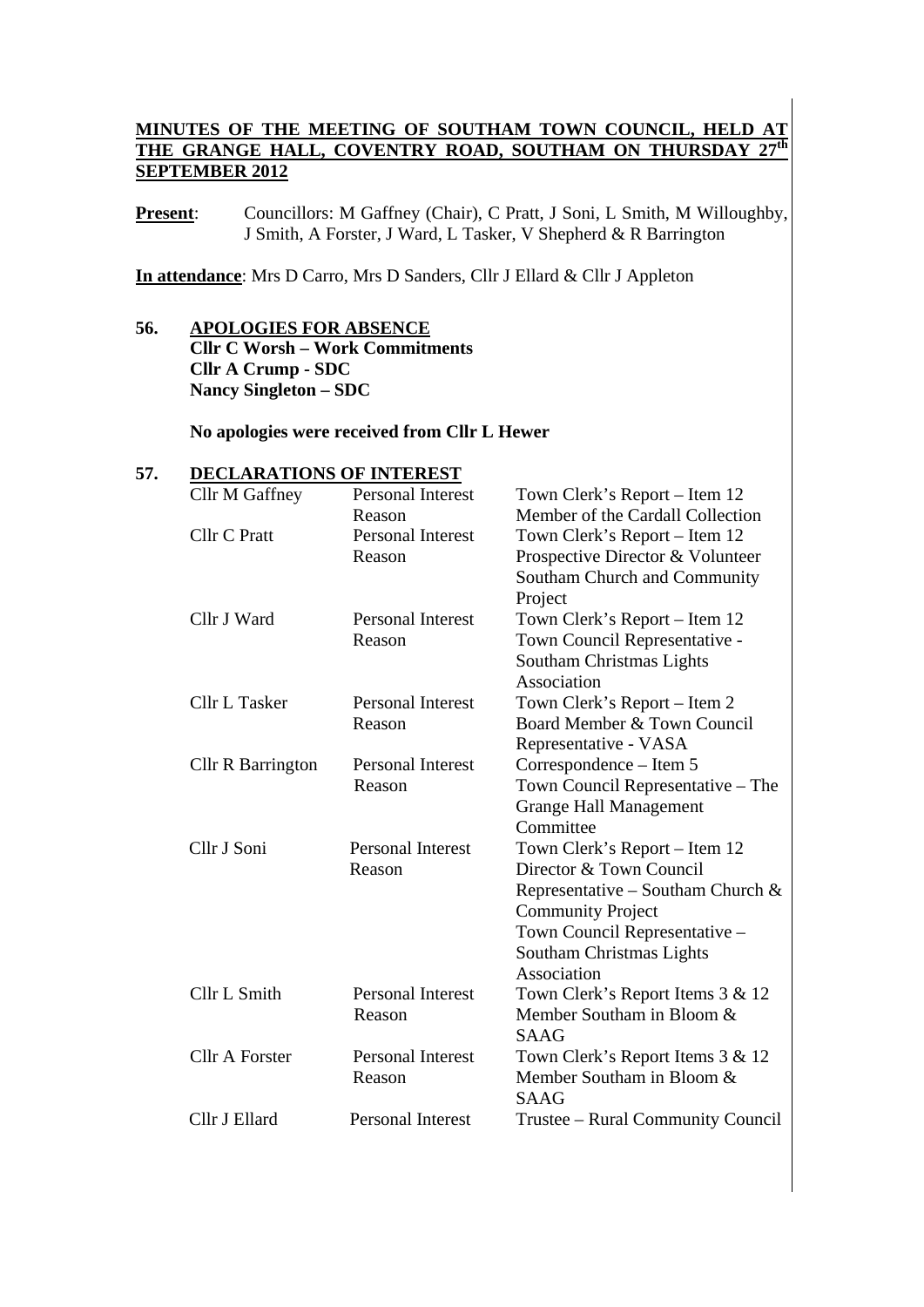# **58. REPRESENTATIONS FROM THE PUBLIC**

# Ms M Keane – 22a Oxford Street, Southam

Spoke seeking the Council's support in applying for change of use to the old Television shop back to residential.

Mrs S Healy – Banbury Road, Southam Spoke in support of Ms Keane's proposal

## Mr B Thomas – 9 St Mary's Close, Southam

Spoke stating that he was delighted to see the Town Council's recommendation for Item 7 ENV and wanted to know about any proposed development of The Grange and Peace Garden

Mrs D Smith – 20 Springs Crescent, Southam

Spoke regarding speeding cars in the vicinity of the Park Lane Recreation Ground and Mayfield Road Play Area and wanted to know what was happening about signage. Also commented on the Police stating that they need to engage with youths more.

# **59. MINUTES OF THE PREVIOUS MEETING RESOLVED:**

**That the Minutes of the Meeting held on Thursday 26th July 2012, having previously been circulated, be confirmed and signed by the Mayor, subject to the following amendments:** 

**Minute 46 should read 7 MEPs** 

# **60. ACCOUNTS FOR PAYMENT**

**RESOLVED:** 

**That payment of accounts dated August 2012, totalling £11,065.83 be noted. That payment of accounts dated September 2012, totalling £4477.15 be authorised.** 

# **61. APPLICATIONS FOR PLANNING PERMISSION**

i) Council considered the applications for planning permission detailed on the schedule dated September 2012 upon which the Town Council had been consulted by Stratford District Council.

ii) Planning Application decisions dated September 2012 **Noted**  iii)Planning Committee Meeting Dates **Noted** 

# **62. TOWN CLERK'S REPORT**

# **62.1 PUBLIC REPRESENTATIONS**

# Ms Keane & Mrs Healey

Were advised that the Town Council will make comments when a planning application has been received

# Mr B Thomas

Was advised that a letter regarding the Peace Garden will be considered under Urgent Business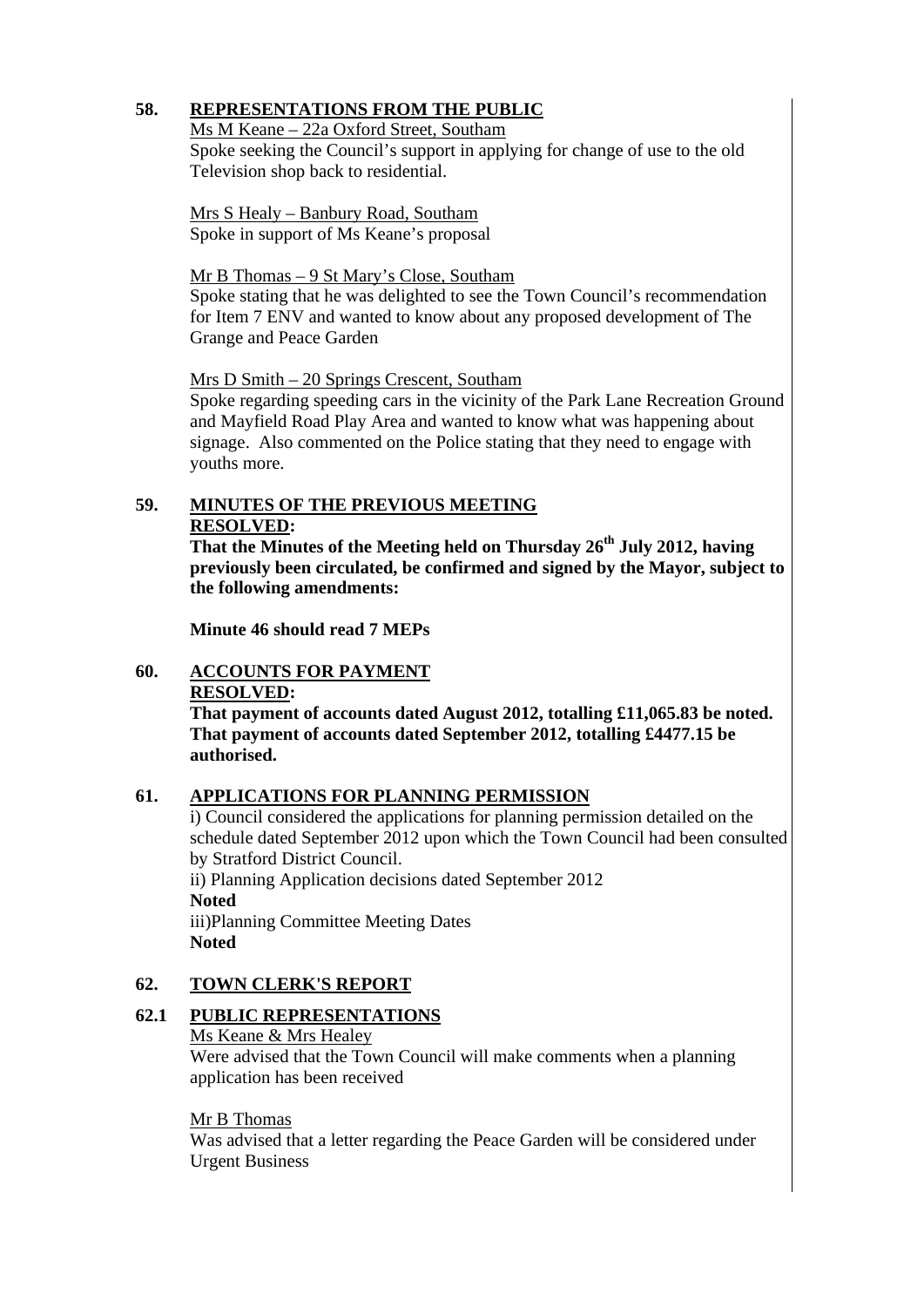## Mrs D Smith

Was advised that play area signage had been discussed by members at the September ENV and that it would be a WCC decision, as to whether signage is needed and that the Police would be informed about engaging with youths more.

## **62.2 SUBSIDISED TRAVEL – VOLUNTEER DRIVERS SCHEME**

Members considered Cllr L Tasker's proposal as stated below:

That Southam Town Council re-allocate "Travel Token" funding to either partially subsidise or wholly cover the costs of health related travel to residents within the Southam town boundary who are not in receipt of benefit and who use the VASA Volunteer driver scheme.

That Southam Town Council pays VASA a small monthly fee to assist with administration costs related to this (mainly processing claim forms and arranging cheque or BACS payments)

This proposal recommends excluding the following aspects:

- Car parking charges
- Journeys for private health treatment
- **Journeys for those on benefit**

#### **Estimates**

| For journeys over 6 miles:<br>Approximate annual mileage for clients not in receipt of benefits<br>miles                                                                                                             | $= 6,866.66$                         |
|----------------------------------------------------------------------------------------------------------------------------------------------------------------------------------------------------------------------|--------------------------------------|
| Annual cost to clients not in receipt of benefit ( $@45p/mile$ )                                                                                                                                                     | $= £3,090$                           |
| For journeys less than 6 miles:<br>Approximate annual mileage for clients not in receipt of benefits<br>Approximate number of journeys<br>Annual cost to clients not in receipt of benefit ( $\omega$ £3.00/journey) | $= 720$ miles<br>$= 120$<br>$=$ £360 |
| Administration:<br>Annual fee to VASA                                                                                                                                                                                | $=$ £240                             |
| <b>Approximate Annual Total</b>                                                                                                                                                                                      | $=$ £3,690                           |
| Currently available in STC budget                                                                                                                                                                                    | $=$ £9,207                           |

#### **Considerations**

VASA need to ensure that their volunteer drivers are on board with any new way of operating. For this reason they have surveyed their 17 regular volunteer drivers. Of the 13 responses – all "affirmative". However, there are some questions that still need to be addressed if this scheme were to go ahead. So issues for Town Council to consider include:

- Would residents abuse the scheme and use free transport even though they have a car?
- Would we cover excess mileage for residents on benefit (ie. journeys between driver's and client's homes)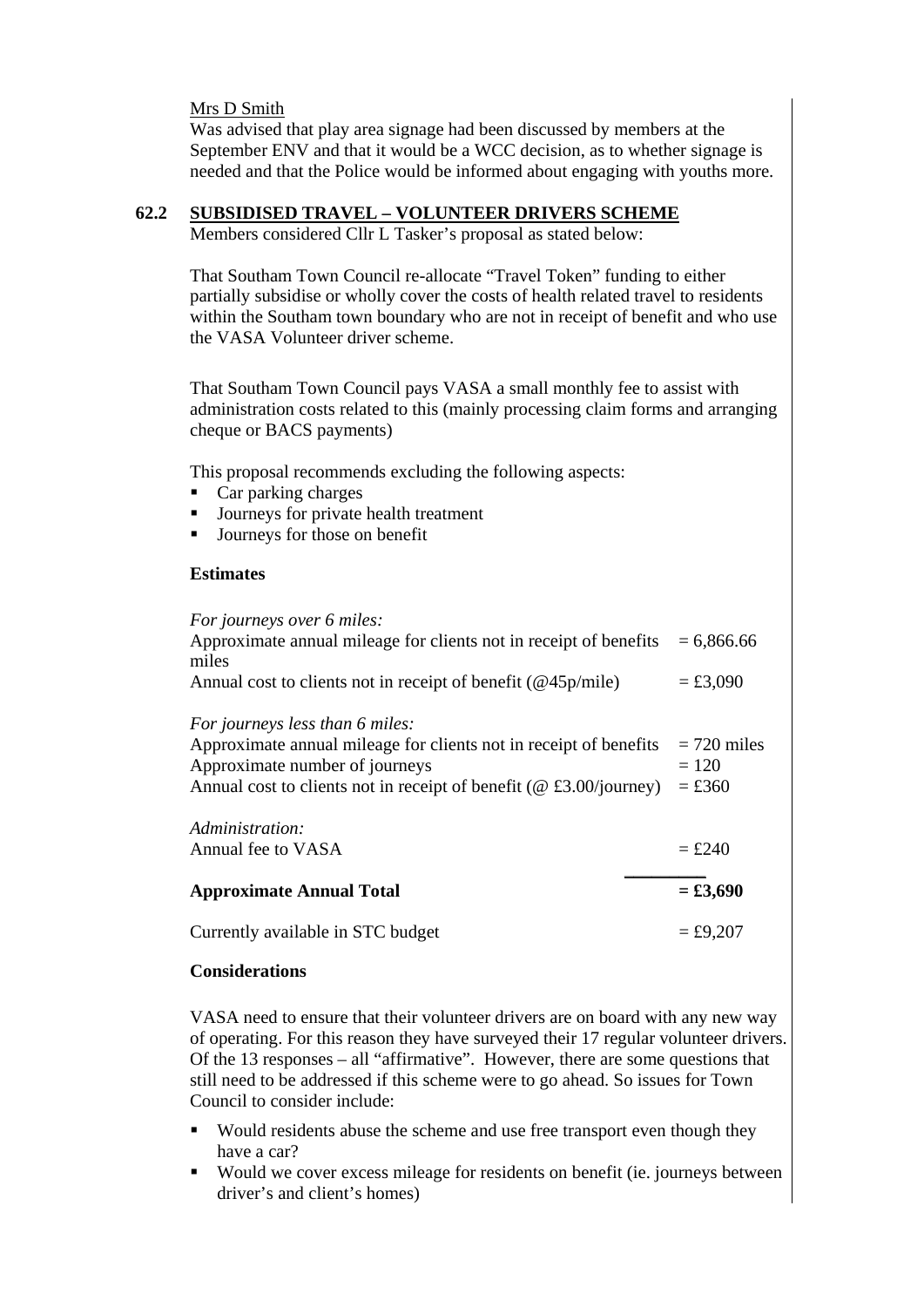- Would we set an age limit?
- Would we pay VASA upfront or in arrears?

## **RESOLVED:**

**i)Cllr Tasker was thanked for putting forward the proposal ii)That Cllr Tasker takes forward the proposal with assistance from the Town Clerk** 

**iii)That the scheme should be for the disabled and residents of Southam aged 65 years and over who are in need.** 

**iv)That VASA should be paid monthly in arrears** 

#### **62.3 WCC LICENCE & QUOTATION – PERMANENT PLANTERS**

Members considered the WCC Licence which has been reviewed by the Town Council Solicitor. Members were requested to confirm that they are happy with the terms of the Licence and authorise the Town Clerk to finalise the Licence with WCC with the assistance of the Town Council Solicitor.

Members also considered a quotation from an 'Accredited Street Works' Contractor , Members were advised that based on this quotation and the monies already paid with regards to the stone trough, Southam in Bloom would need to reimburse the Town Council the following (as the costs will exceed the £3000 that Southam in Bloom were originally awarded):

 $£730 + *VAT* - Contractor costs for the planets$ £500 + VAT - Approximate costs for WCC licence TBA – Town Council Legal Costs TBA – Costs of materials if they exceed that £500 being funded by TBS

In light of the recommendation in Item 1 of the ENV Minutes, the Town Council may wish to consider not proceeding with the permanent planter on Market Hill at this time and include something of this nature within the Town Centre and Refurbishment project.

#### **RESOLVED:**

**That the Town Clerk ascertains whether the WCC Licence can be generic** 

#### **62.4 ANNUAL RETURN 2011/2012 Noted**

# **62.5 LOCALISATION SUPPORT FOR COUNCIL TAX - CONSULTATION**

Members considered correspondence from SDC informing the Council that due to the current national Council Tax Benefit Scheme being abolished from 31 March 2013 every billing authority will need to implement a replacement scheme which will be called "Localisation Support for Council Tax". The funding available for the replacement scheme is being reduced by £10% and a new scheme would need to recover this reduction in funding. The proposal that SDC Cabinet has approved is to adopt a local scheme, the same as the current Council Tax Benefit Scheme for 2013/14 and to take more time to design a long term replacement scheme for 2014/15. Members noted that it is intended that there will be **NO** financial impact as a result of this decision on Town and Parish Councils in 2013/14 which is a change from the Governments previous position on this matter.

**RESOLVED: Cllr Ellard was requested to find out how people will be consulted and it was also pointed out that Members thought the questionnaire was very poorly written.**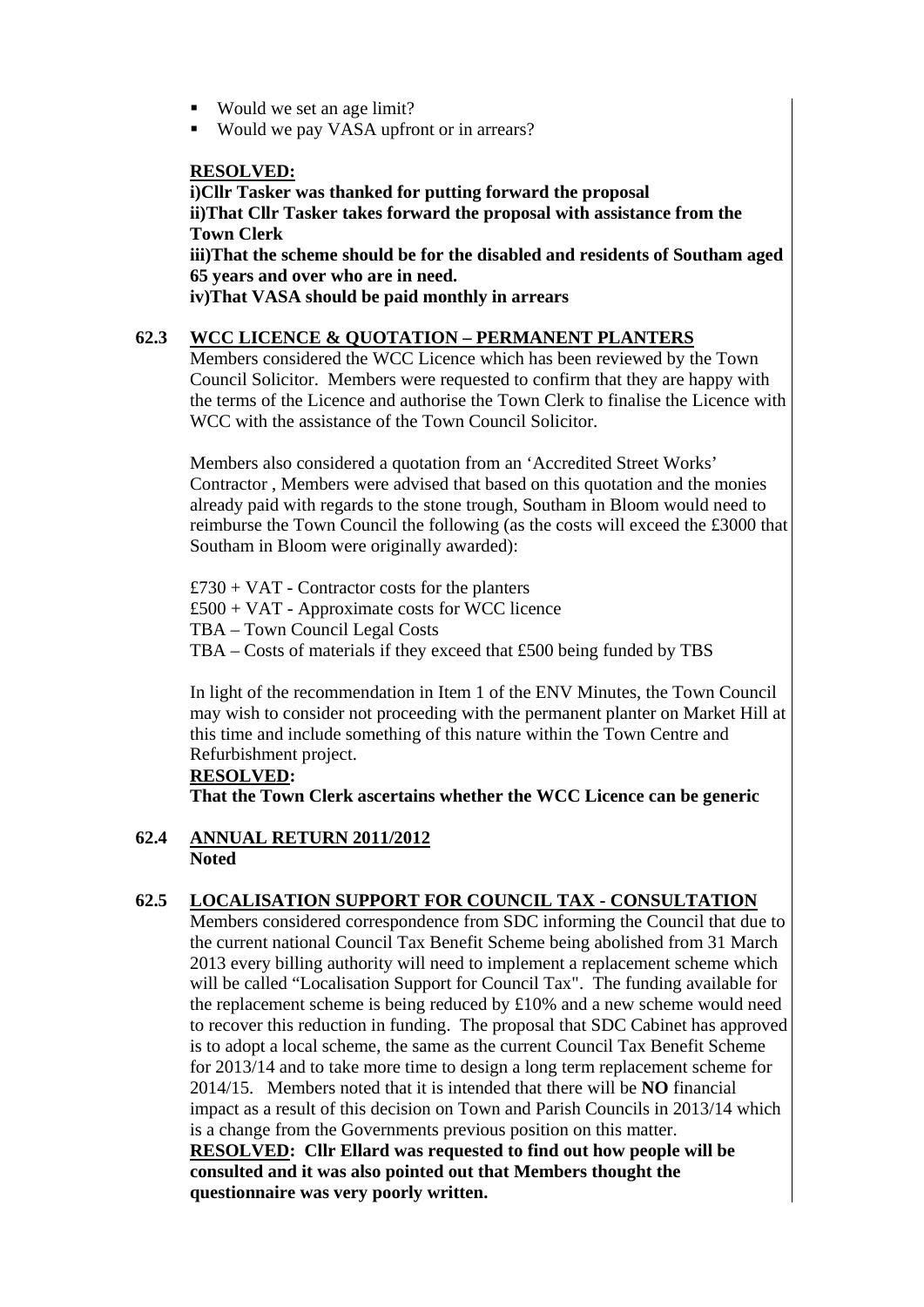# **62.6 NEW CODE OF CONDUCT AS REQUIRED BY THE LOCALISM ACT 2011**

Members considered correspondence from SDC confirming that they have now adopted the form of code as recommended by the Department of Communities and Local Government and therefore in the interests of having a consistent code SDC are requesting that Southam Town Council adopt the same version of the code.

- Members' of Southam Town Council are therefore requested to adopt the Code of Members' Conduct (Appendix A)
- Each Member is requested to read 'Disclosable Pecuniary Interests' (Appendix B)
- Each Member is requested to read Appendix C regarding granting dispensation to a member or co-opted member to allow him/her to participate in a discussion or vote on a matter in which he/she has a disclosable pecuniary interest
- Each Member is expected to complete the enclosed 'Register of Members' Interest' form and return their completed form to the Town Clerk no later than Monday  $15<sup>th</sup>$  October 2012

## **RESOLVED:**

**i)That the SDC Code of Conduct as required by the Localism Act 2011 be adopted** 

**ii)That each Member will return their completed 'Register of Members Interest' form to the Town Clerk by the 15th October 2012** 

#### **62.7 COUNCILLOR CO-OPTION – MERESTONE WARD** Members considered applications from Mr B Thomas and Mr E Thornley. **RESOLVED: That Mr E Thornley be co-opted onto the Council**

# **62.8 PROVISION OF FUTURE BURIAL GROUND – SOUTHAM PARISH**

Members considered correspondence from St James Parish Church, Southam and associated information, informing the Council that burial space will run out next year at the present rate of burials. Members were informed that Southam Town Council is not a burial authority and wrote to Stratford District Council (SDC) in April 2011 requesting that SDC provide a municipal cemetery for Southam and its surrounding area. The matter was discussed by Cabinet in May 2011 and it was resolved that a report be presented to a future meeting of the Cabinet on the financial and resource implications of SDC agreeing to Southam Town Council's request. To date no report has been presented to SDC's Cabinet even though the Town Council has chased Paul Lankester on a number of occasions regarding the situation.

#### **RESOLVED:**

 **That Cllr J Ellard, Mr Paul Lankester, Mr Tony Perks and Mr John Tressider are invited to attend the ENV Meeting on 11<sup>th</sup> October 2012 to discuss the matter.**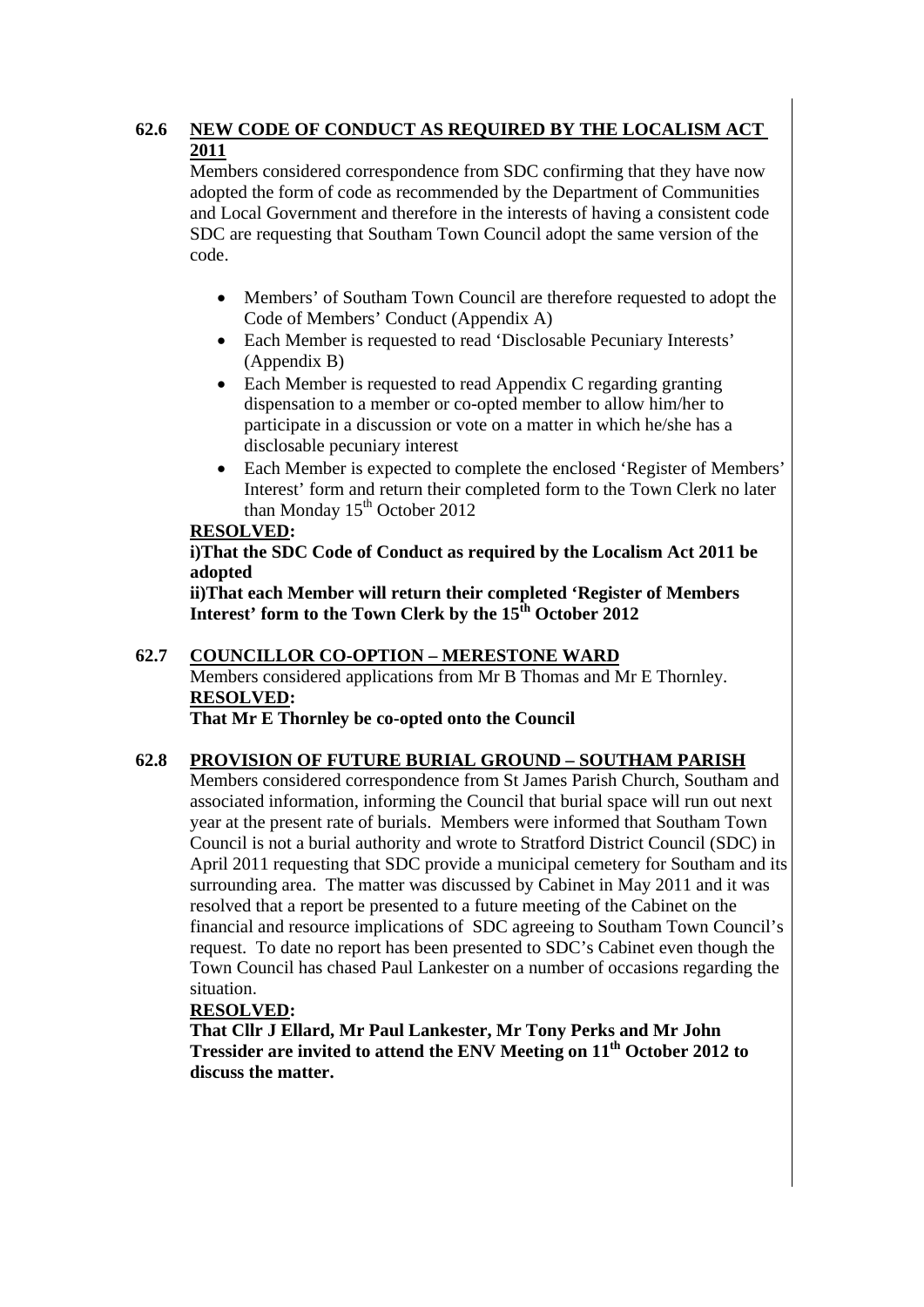# **62.9 SOUTHAM TOWN COUNCIL – APPOINTMENT OF EXTERNAL AUDITOR 2012/13**

 Members considered correspondence from the Audit Commission, informing the Council that Grant Thornton UK LLP has been appointed as the external auditor to audit the annual return of Southam Town Council for five years from 2012/13. **Noted** 

## **62.10 ROUNDABOUT SPONSORSHIP – SOUTHAM CIVIC IDEAS FORUM (SCIF)**

Members considered correspondence from SCIF requesting that the Town Council consider the possibility of sponsorship being sought for roundabouts in Southam

#### **RESOLVED:**

 **That the Town Council supports SCIF's proposal and would request that SCIF attract the sponsors and deal with this matter in conjunction with WCC.** 

## **62.11 TOWN COUNCIL BUDGET 2012/13 – 6 MONTH BUDGET REVIEW Noted**

## **62.12 S137 GRANT APPLICATIONS**

Members considered S137 Grant Applications from the following organisations:

 Southam Church & Community Project SAAG HS2 Friends of the Cardall Collection Southam Christmas Lights Association  **RESOLVED: i)That the late application from Southam Christmas Lights Association be considered ii)That S137 Grants are awarded to the following organisations:** 

 **Southam Church and Community Project - £1500 SAAG HS2 - £2000 Friends of the Cardall Collection - £1500 Southam Christmas Lights Association - £2340** 

 **iii)To write to Southam Church & Community Project advising that the Town Council will allow them to carry forward the surplus of £970.08 from the Summer Buzz event in order for them to provide another youth event during the October Half Term. To request that they write to the Town Council to inform them of how the money will be spent and advise that the Council will expect a feedback report following the event. To also request a report as to why they think the Summer Buzz was so poorly attended and what improvements have been implemented to avoid a repeat.** 

# **62.13 TOWN MAYOR AND DEPUTY MAYOR**

#### **RESOLVED:**

 **i)That Cllr J Ward be appointed as Deputy Mayor and that he will be proposed for Town Mayor in May 2013 ii)Cllr J Smith indicated that he would be willing to stand as Deputy Mayor in May 2013**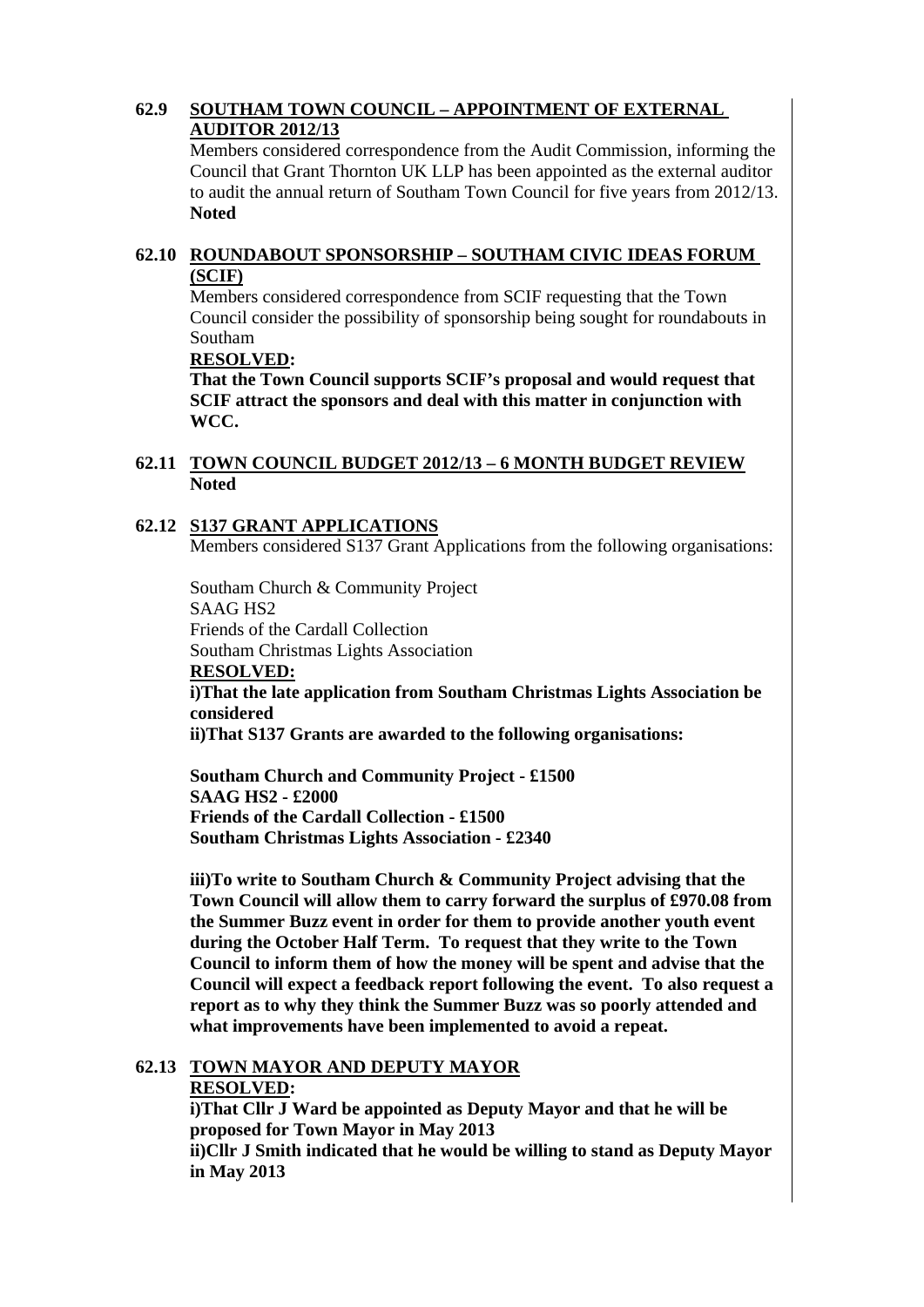## **62.14 MEETINGS/TRAINING/EVENTS**

- Monday  $15^{th}$  October  $2012 -$  Southam MOP Fair
- Friday  $19^{th}$  October 2012 Mayor's Civic Dinner, Gallanos House, Banbury Road, Southam. 7.30pm for 8pm, Tickets £20.00
- Wednesday  $7<sup>th</sup>$  November 2012 WALC AGM, 7.30pm at Shire Hall, Warwick
- Saturday  $16^{th}$  February 2013 Mayor's Charity Concert, 7.30pm at The Grange Hall, Southam, Tickets £10.00

#### **62.15 COUNCIL MEETING DATES ENV MEETING DATES**

| Thursday 25 <sup>th</sup> October 2012                                | Thursday 11 <sup>th</sup> October 2012  |  |  |  |
|-----------------------------------------------------------------------|-----------------------------------------|--|--|--|
| Thursday 22 <sup>nd</sup> November 2012                               | Thursday 8 <sup>th</sup> November 2012  |  |  |  |
| <b>December Recess</b>                                                |                                         |  |  |  |
| Thursday 10 <sup>th</sup> January 2013 (Precept)                      |                                         |  |  |  |
| Thursday 24 <sup>th</sup> January 2013                                |                                         |  |  |  |
| Thursday 28 <sup>th</sup> February 2013                               | Thursday 14 <sup>th</sup> February 2013 |  |  |  |
| Thursday 28 <sup>th</sup> March 2013                                  | Thursday 14 <sup>th</sup> March 2013    |  |  |  |
| Thursday 25 <sup>th</sup> April 2013                                  | Thursday 11 <sup>th</sup> April 2013    |  |  |  |
| Thursday 9 <sup>th</sup> May 2013 (Annual Town Meeting & Mayormaking) |                                         |  |  |  |
| Thursday 23 <sup>rd</sup> May 2013                                    |                                         |  |  |  |
| Thursday $27th$ June 2013                                             | Thursday $13th$ June 2013               |  |  |  |
| Thursday $25^{th}$ July 2013                                          | Thursday $11^{th}$ July 2013            |  |  |  |
| <b>August Recess</b>                                                  |                                         |  |  |  |
| Thursday 26 <sup>th</sup> September 2013                              | Thursday $12^{th}$ September 2013       |  |  |  |
| Thursday 24 <sup>th</sup> October 2013                                | Thursday 10 <sup>th</sup> October 2013  |  |  |  |
| Thursday 28 <sup>th</sup> November 2013                               | Thursday 14 <sup>th</sup> November 2013 |  |  |  |
| <b>December Recess</b>                                                |                                         |  |  |  |
|                                                                       |                                         |  |  |  |

**Noted** 

- **63. CORRESPONDENCE**
- **63.1 SOUTHAM CHRISTMAS LIGHTS MEETING MINUTES 6TH AUGUST 2012 Noted**
- **63.2 SOUTHAM CIVIC IDEAS FORUM MEETING MINUTES 14TH SEPTEMBER 2012 Noted**
- **63.3 THE ROYAL REGIMENT OF FUSILIERS REGIMENTAL ASSOCIATION – 2ND BATTALION THE ROYAL REGIMENT OF FUSILIERS (2ND FUSILIERS) RESOLVED: To send a letter of support**
- **63.4 WOODLAND TRUST HS2 AND WOODS AND TREES RESOLVED: To forward the correspondence to SAAG HS2**
- **63.5 THE GRANGE HALL MANAGEMENT COMMITTEE RESOLVED: To consider the correspondence at the October ENV**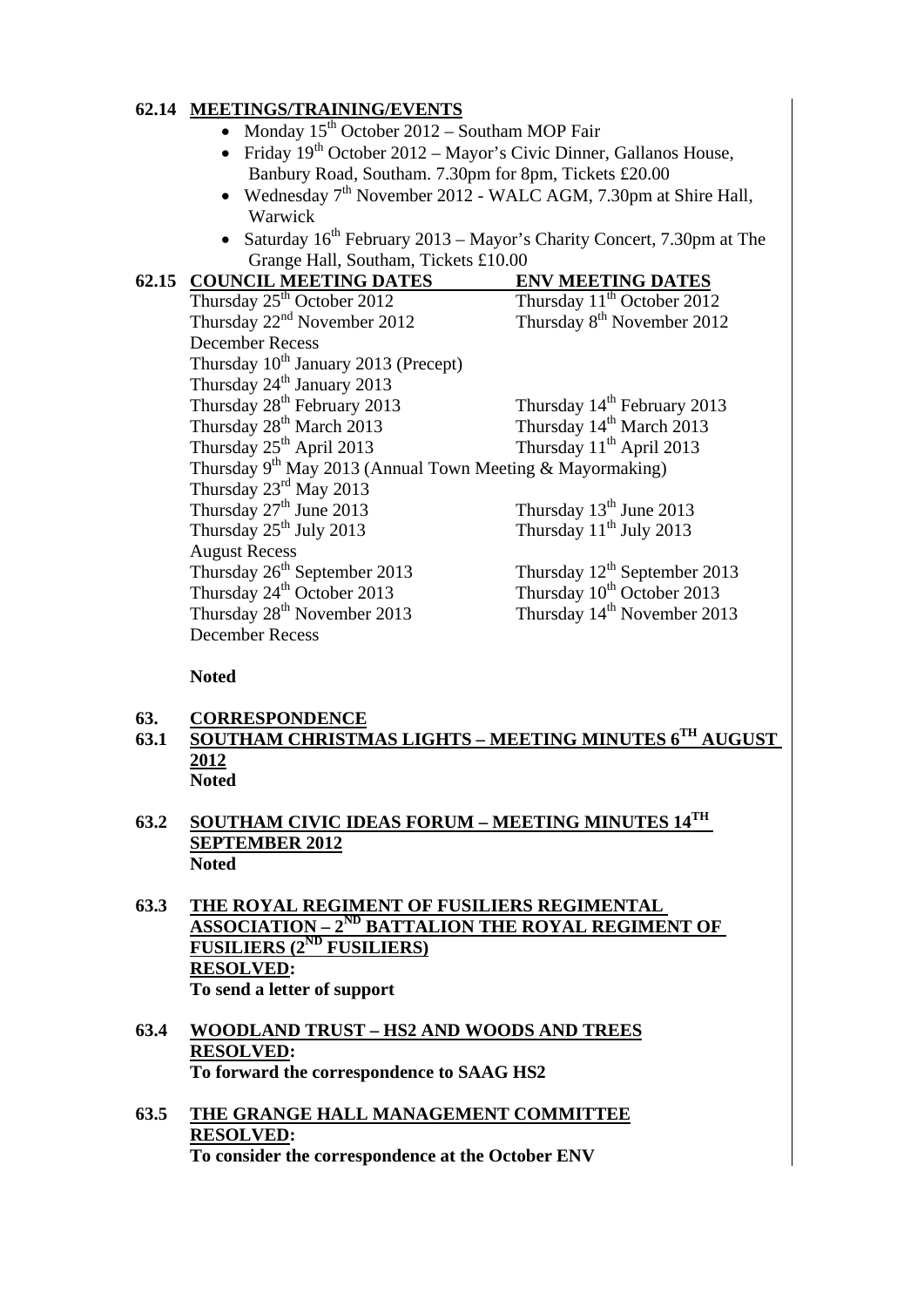## **64. REPORT ON AN ENVIRONMENTAL WORKING PARTY MEETING ON 13TH SEPTEMBER 2012**

## **64.1 TOWN CENTRE DEVELOPMENT AND REFURBISHMENT RESOLVED:**

**To inform SDC that the remaining funds from the Section 106 Town Share be used to redevelop and refurbish the Town Centre area of Market Hill, Wood Street and Park Lane. That this project proceeds as quickly as possible to ensure the redevelopment is complete by December 2014** 

## **64.2 PARK LANE RECREATION GROUND – FENCING**

When the fencing was replaced on the Park Lane side of the Recreation Ground, WCC were asked if they could resurface and edge the footway as it is in poor state and broken away at the edges, at the time they said they couldn't as they had no money but they said they would bid for some funds in the future. Nearly two years on WCC have advised that their bid has now been successful and can now proceed, when the Town Clerk had a site meeting with WCC she asked if there would be enough money to re-surface and widen the footway in Wattons Lane on the left hand side as it is extremely narrow and the previous Council had discussed removing the hedge in the REC on the Wattons Lane side and fencing all the way down.

WCC have advised that they have enough funds to do both paths (Park Lane and Wattons Lane) and they also think they will have enough money to remove the hedge ( just awaiting a quote) if the Town Council can fund the installation of a fence .

By carrying out this work it will mean that in Wattons Lane there will be a footpath on the left hand side that is an appropriate width, which it isn't at the moment and the council will save money in the future of not having to maintain a hedge.

This is a great opportunity to improve this area with the least amount of cost.

The cost to supply and install a 1.8 metre high fence which is the same as the existing fence is £8185.00, there are funds in the budget and the Clerk suggests utilising the remaining £2500 from line 32 Park Lane and the remaining £5685 from line 31 Repairs/ inspections/maintenance which currently has £8026  **RESOLVED:**

**i)That the work described is put in hand as quickly as possible and the sum of £8185 is approved** 

**ii)At a later date consider landscaping to soften the effect of the fence** 

**64.3 UNUSED TRAVEL TOKENS**

#### **RESOLVED:**

**i)That the sum of £800 is used to support outings, travel etc. and applications should be invited from clubs and organisations in Southam who meet the council's criteria of assisted travel. Each grant should be limited to £100 ii)This fund of money to be administered by the Deputy Town Clerk** 

**64.4 THE PARISH POUND- LEASE RESOLVED: That the present arrangement continues for another 3 years**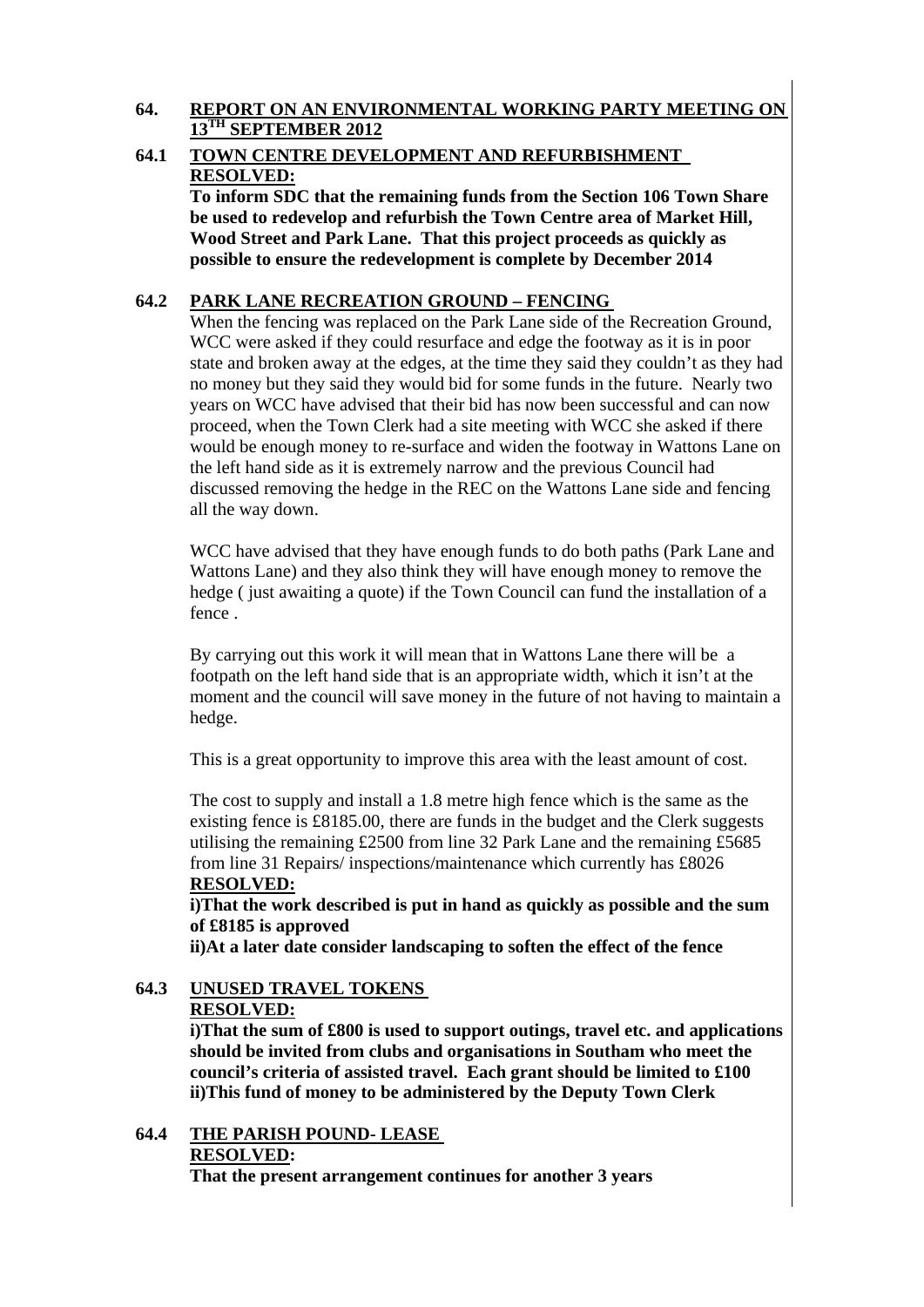# **64.5 LIVING HISTORY EVENT – AUGUST 17th & 18th 2013 – TOWN COUNCIL REPRESENTATION**

Members considered a request from Southam First for a Town Council representative to join the planning group for the proposed Living History Event. **RESOLVED:** 

**That Cllr V Shepherd represents the Council at the meeting on 17th September 2012 and future meetings** 

## **64.6 DOG FOULING PROPOSALS**

Members considered correspondence from SDC outlining their proposals for additional dog fouling enforcement that will be funded by Parish and Town Councils who want to participate in the scheme?

#### **RECOMMENDED:**

**i)To respond stating that the Town Council will continue to support the scheme and request details of other participating councils ii)That details of actual visit times and costs to be arranged** 

# **64.7 TUESDAY MARKET RELOCATION**

Members considered correspondence from Sketts seeking comments from the Town Council regarding their formal request to relocate the market to Market Hill **RESOLVED:** 

**To respond to Sketts stating that the Town Council does not support a move of the weekly market to Market Hill** 

## **64.8 PLAY AREA SIGNAGE AT PARK LANE RECREATION GROUND AND MAYFIELD ROAD PLAY AREA**

The Town Council have already resolved to request two signs to be installed at the Park Lane Recreation Ground to advise drivers of a play area and requested that Southam @ Play fund two signs at the Mayfield Road Play Area. Southam @ Play have advised that will contribute £440 for the Mayfield Road Signage. In light of the attached correspondence Members are requested to confirm that they are happy to pay for the advanced payment of £440 to cover staff time needed to investigate the request in both areas and if WCC agree that the requested signage is appropriate will fund the cost of the Mayfield Road signage if it exceeds £440 **RESOLVED:** 

**That WCC be asked to define the use of £440 in detail and confirm that if the investigation shows that signs are not required or allowed then the £440 will be returned** 

# **64.9 UNCLAIMED ROAD TATTLE BANK**

Members considered correspondence from a resident seeking funding to improve the road in Tattle Bank

# **RESOLVED:**

**To respond informing the resident that no funds are available from the Town Council for this purpose** 

# **64.10 QUESTIONS FOR COUNTY AND DISTRICT COUNCILLORS RESOLVED:**

- **To help with Play Area signage**
- **To ascertain if WCC will be issuing any information on the forthcoming elections for Police Commissioners**

# **65. MEMBERS ITEM – CLLR C PRATT**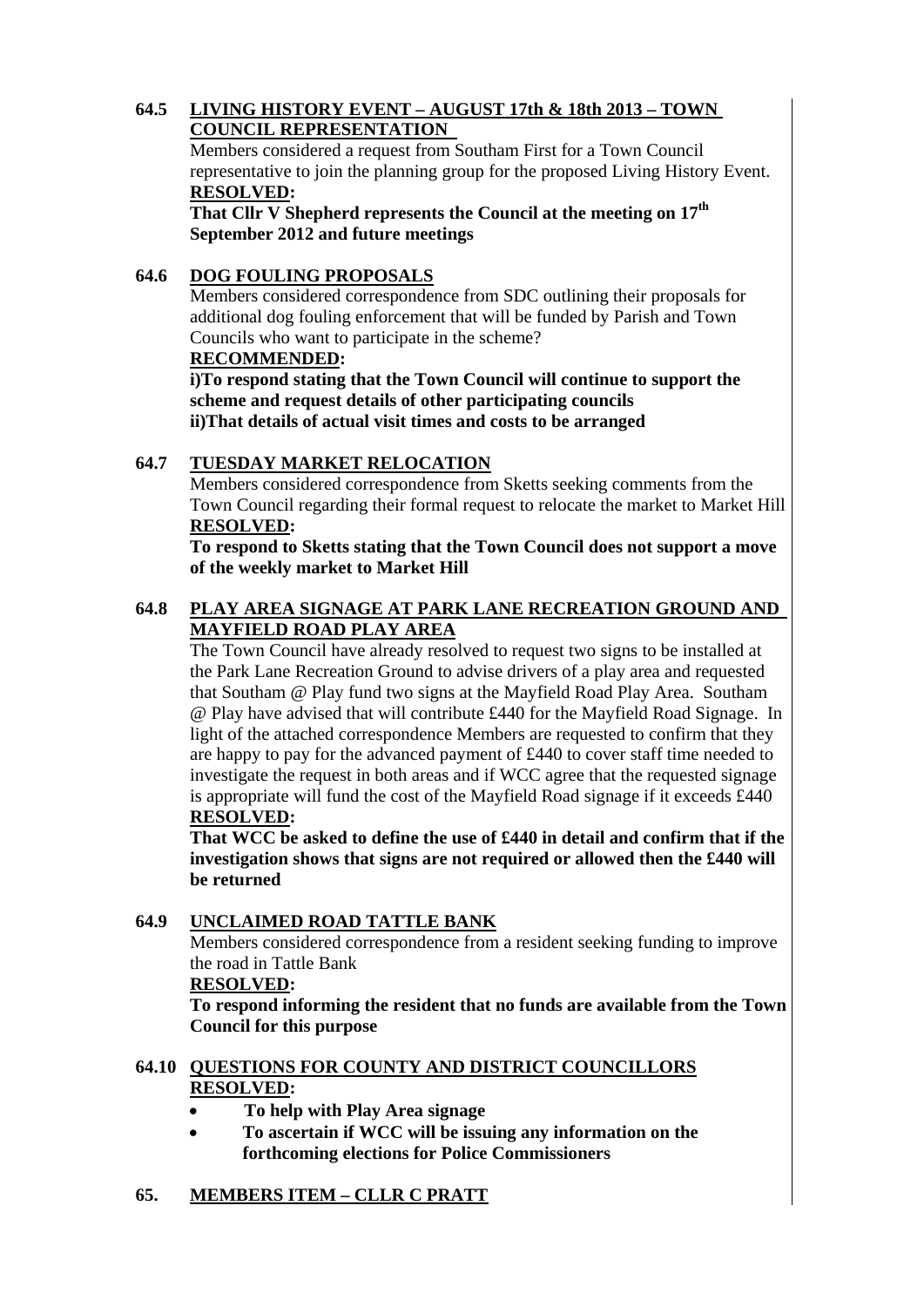On November 15<sup>th</sup> elections will be held for the Police and Crime Commissioner role. I would like to request that the Town Council give consideration to arranging a hustings meeting which following the declaration of candidates in October would enable the people of Southam to be fully informed before making their decision.

## **RESOLVED:**

#### **That the Town Council arranges a hustings meeting**

#### **66. INFORMATION FROM COUNTY AND DISTRICT COUNCILLORS**

Cllr J Ellard advised the following:

- o Attended a 51m Group HS 2 meeting
- o Core Strategy Big problems with consultants (Data Gaps)
- o Orbit Planning Application due to be submitted in December 2012
- o Business Rates SDC only receives a very small proportion
- o Re-tendering Grounds Maintenance Contract
- o Leisure Centre Contract up for review
- o Has spent some of the Tesco S106 money restoring the Seth Bond Memorial

#### **67. BUSINESS WHICH IN THE OPINION OF THE MAYOR SHOULD BE CONSIDERED AS A MATTER OF URGENCY PEACE GARDEN - SDC**

Members considered correspondence from SDC regarding a proposal to relocate the Peace Garden and incorporate into the Town Centre Development proposal **RESOLVED:** 

 **To respond to SDC stating that under no circumstance would Southam Town Council entertain the idea of the Peace Garden being moved and incorporated into the Town Centre Development** 

# **68. EXCLUSION OF THE PUBLIC FROM THE MEETING**

It was moved and

**RESOLVED: that pursuant to Section 1(2) of the Public Bodies (Admission to Meetings) Act 1960 the public be excluded from the meeting because publicity would be prejudicial to the public interest by reason of the confidential nature of the business to be transacted** 

- **69. STAFF SALARIES AND PAYMENT FOR SERVICES RESOLVED: To note the payments of staff salaries dated August 2012 To authorise payments of staff salaries dated September 2012**
- **70. TOLLGATE ROAD PLAY AREA LEASE RESOLVED: That the current lease is extended**

**Meeting closed 9.59pm**